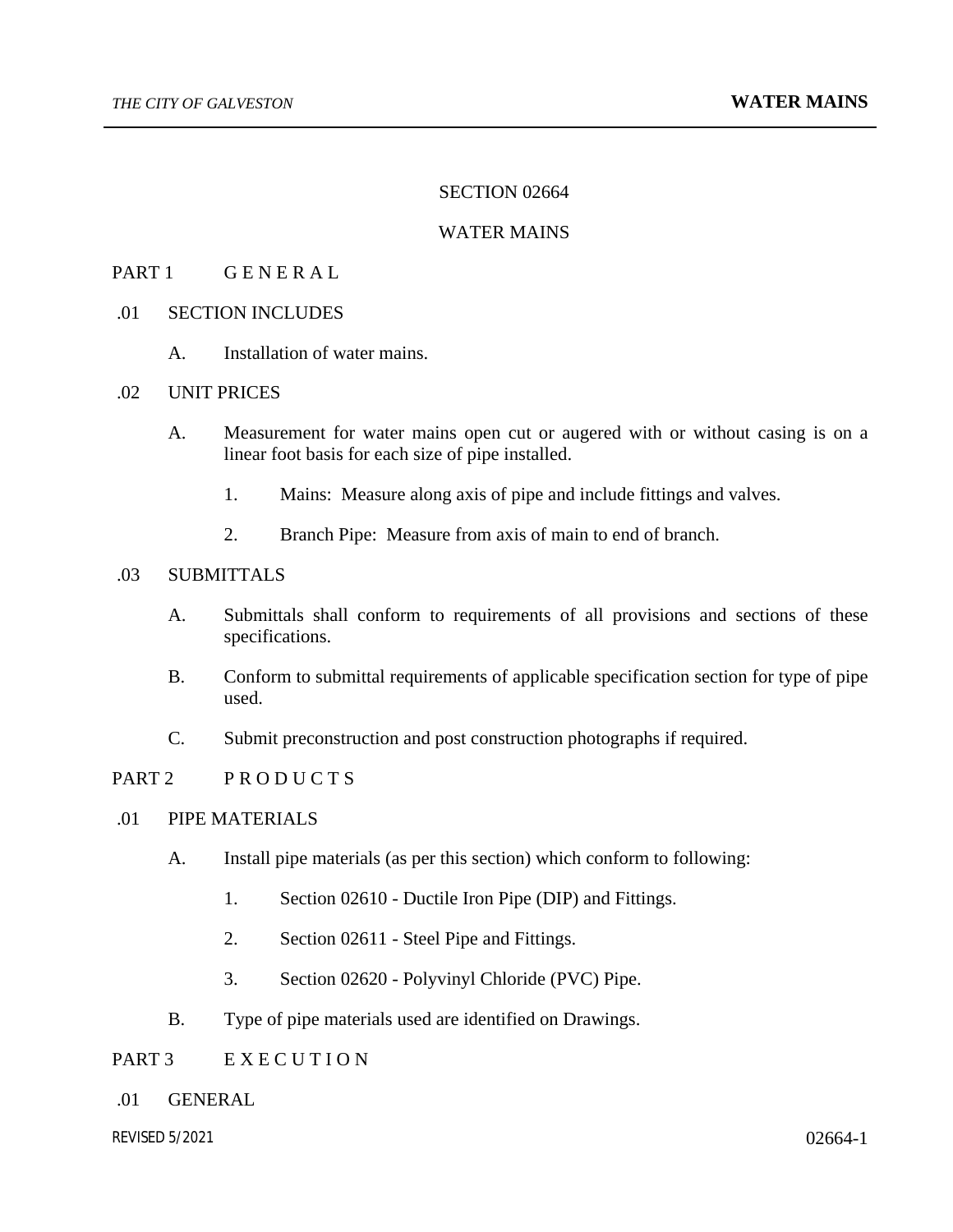- A. Conform to applicable specification sections for types of pipe used.
- B. Employ workmen who are skilled and experienced in laying pipe of type and joint configuration being furnished. Provide watertight pipe and pipe joints. Lay pipe with bell ends facing in direction of laying.
- C. Lay pipe to lines and grades shown on drawings. Use adequate surveying methods and equipment and employ personnel competent in use of this equipment. Horizontal and vertical deviations from alignment as indicated on Drawings shall not exceed 0.10 feet. Measure and record "as-built" horizontal alignment and vertical grade for on-site record drawings.
- D. Confirm that separation from gravity sanitary sewers and manholes or force mains have minimum clearance of nine feet in all directions unless a special design is provided for on the drawings.
- E. Where above clearance cannot be attained, and a special design has not been provided on Drawings, obtain direction from Owner's Representative before proceeding with construction.
- F. Inform Owner's Representative if any unmetered sprinkler or fire line connections exist which are not shown on Drawings to be transferred to new main. Make transfer only after approval by Owner's Representative.
- G. Keep pipe trenches free of water which might impair pipe laying operations. Prevent pipe bells from coming in contact with subgrade. Grade pipe trenches to provide uniform support along bottom of pipe. Excavate for bell holes for proper sealing of pipe joints after bottom has been graded and in advance of placing pipe. Lay not more than 100 feet of pipe in trench ahead of backfilling operations. Cover or backfill laid pipe if pipe laying operations are interrupted and during non-working hours. Place all backfill carefully and simultaneously on each side of pipe to avoid lateral displacement of pipe and damage to joints. If adjustment of pipe is required after it has been laid, remove and re-lay as new pipe.

# .02 HANDLING, CLEANING AND INSPECTION

- A. Handling:
	- 1. Place pipe along project site where storm water or other water will not enter or pass through pipe.
	- 2. Pipe and Fittings: Loaded, transported, unloaded and otherwise handled in manner and by methods which will prevent damage of any kind thereto. Handle and transport pipe with equipment designed, constructed and arranged to prevent damage to pipe, lining and coating. Do not permit bare chains, hooks, metal bars, or narrow skids or cradles to come in contact with coatings.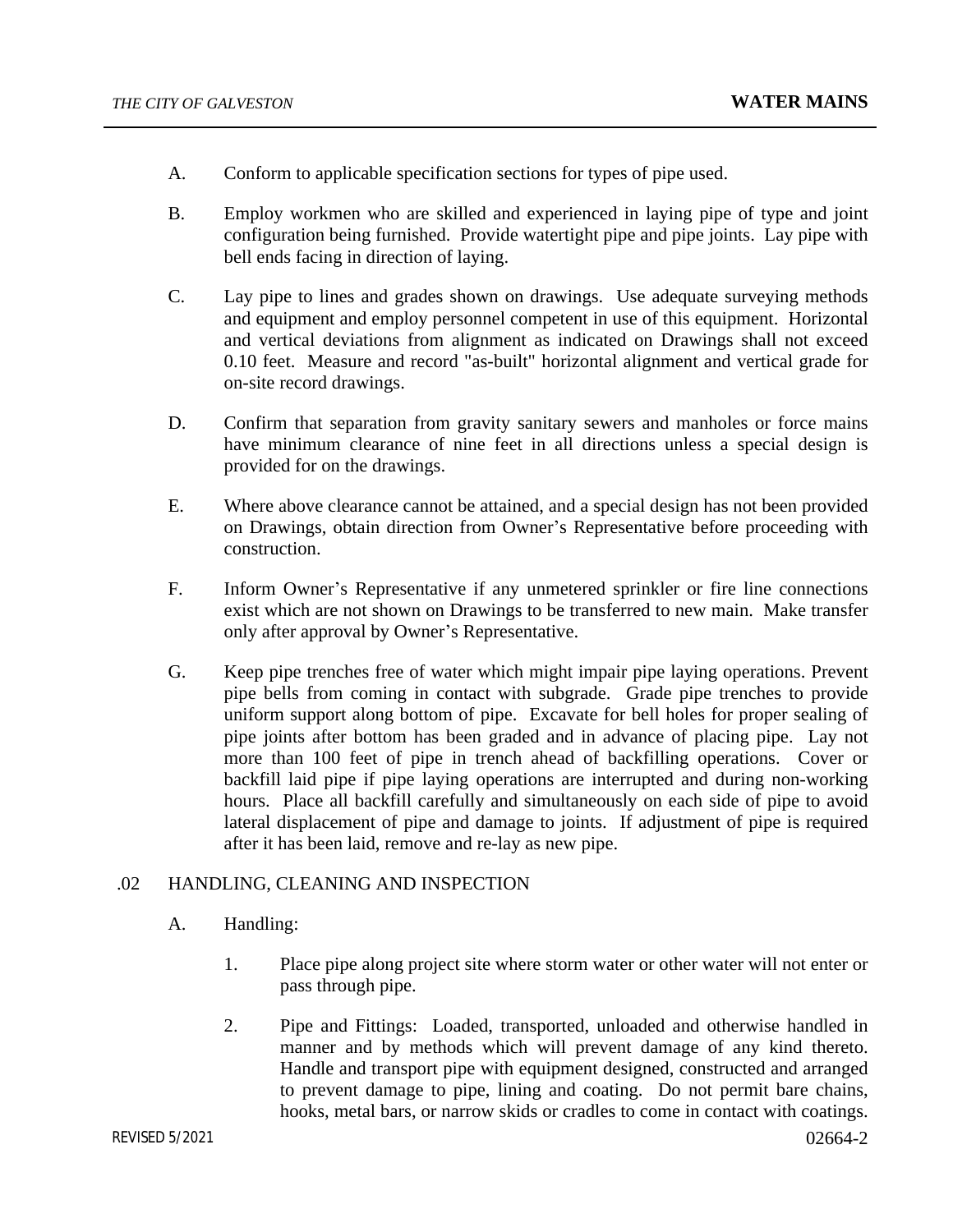Where required, provide pipe fittings with sufficient interior strutting or cross bracing to prevent deflection under their own weight.

- 3. Hoist pipe from trench side into trench by means of sling of smooth steel cable, canvas, leather, nylon or similar material.
- 4. Use every precaution to prevent injury to pipe, protective linings and coatings.
	- a. Package stacked pipe on timbers. Place protective pads under banding straps at time of packaging.
	- b. Pad fork trucks using carpet or some other suitable type of material. Use nylon straps around pipe for lift when relocating pipe with crane or backhoe.
	- c. Do not lift pipe using hooks at each end of pipe.
- 5. Repair damage to pipe or protective lining and coating before final acceptance by Owner at no additional cost to Owner.
- 6. Reject pipe with visible cracks and remove from project site.
- B. Cleaning: Thoroughly clean and dry interior of pipe and fittings of foreign matter before installation, and keep interior clean until Work has been accepted. Keep joint contact surfaces clean until jointing is completed. Do not place debris, tools, clothing or other materials in pipe. After all pipe laying and joining operations are completed, clean inside of pipe and remove all debris.
- C. Inspection: Before installation, inspect each pipe and fitting for defects. Reject defective, damaged or unsound pipe and fittings and remove them from site.

# .03 EARTHWORK

- A. Conform to applicable provisions of Section 02227 Excavation and Backfilling for Utilities and Section 02317 - Augering Pipe for Water Lines.
- B. Bedding: Use bedding materials in conformance with Section 02229 Utility Backfill Materials and detail in Drawings.
- C. Backfill: Use bank run sand or earth or native soil as specified in Section 02229 Utility Backfill Materials and in accordance with detail in Drawings.
- D. Place material in uniform layers of prescribed maximum loose thickness and wet or dry material to approximately optimum moisture content. Compact to prescribed density. Take laboratory field density tests at Owner's Representative's discretion.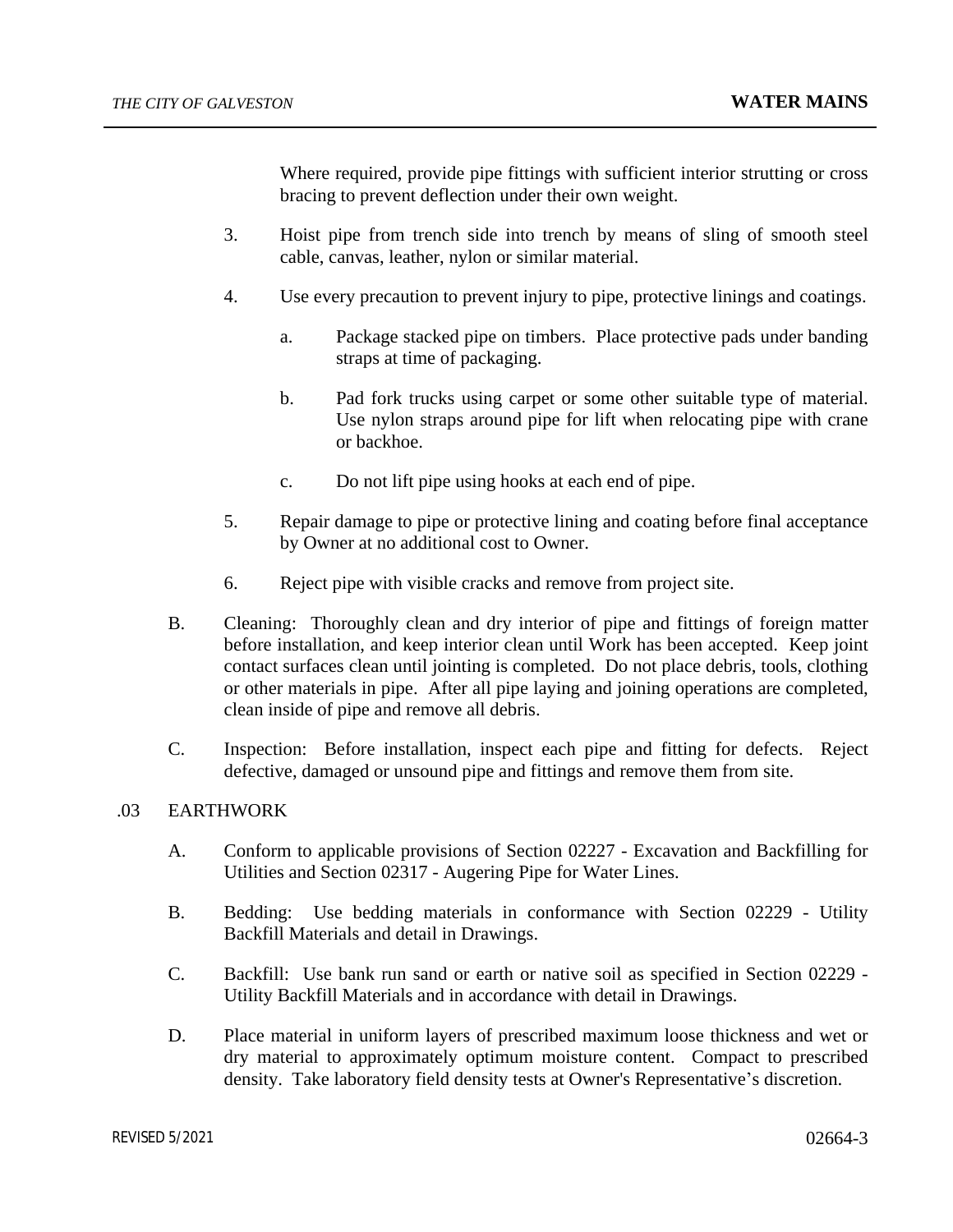E. Pipe Zone: Including 6-inch pipe bedding and backfill to 12 inches above top of pipe.

#### .04 PIPE CUTTING

A. Cut pipe 12-inch and smaller with standard wheel pipe cutters. Cut pipe larger than 12-inch in manner approved by Owner's Represnetative. Make all cuts smooth and at right angles to axis of pipe. Bevel plain end with heavy file or grinder to remove sharp edges.

#### .05 PIPING INSTALLATION

- A. Do not lay pipe unless subgrade is free of water. Do not lay pipe when it is raining or when trench is muddy or soft. Make adjustments of pipe to line and grade by scraping away subgrade or filling in with granular material. Wedging or blocking up bell will not be acceptable.
- B. Do not install pipe at greater depth than its design allows.
- C. Protection of Pipeline: Securely place stoppers or bulkheads in all openings and in end of line when construction is stopped temporarily and at end of each day's work.
- D. For nonmetallic pipe, install magnetic locator tape continuously along the top of the pipe.
- E. Temporary services and mains shall be installed to ensure no interruption of water supply during installation of new water mains and services.

#### .06 JOINTS AND JOINTING

- A. Rubber Gasketed Bell-and-Spigot Joints (PVC and DIP):
	- 1. Lubricate gaskets with nontoxic water-soluble lubricant before pipe units are joined.
	- 2. Fit pipe units together in manner to avoid twisting or otherwise displacing or damaging rubber gasket.
	- 3. After the pipe sections are joined, check gaskets to ensure that no displacement of gasket has occurred. If displacement has occurred, remove pipe section and remake joint as for new pipe. Remove old gasket, inspect for damage and replace if necessary before remaking joint.
	- 4. Where preventing movement of 12" diameter or greater pipe due to thrust is necessary, provide the following restrained joints, or equal:
		- a. Ductile-Iron Pipe: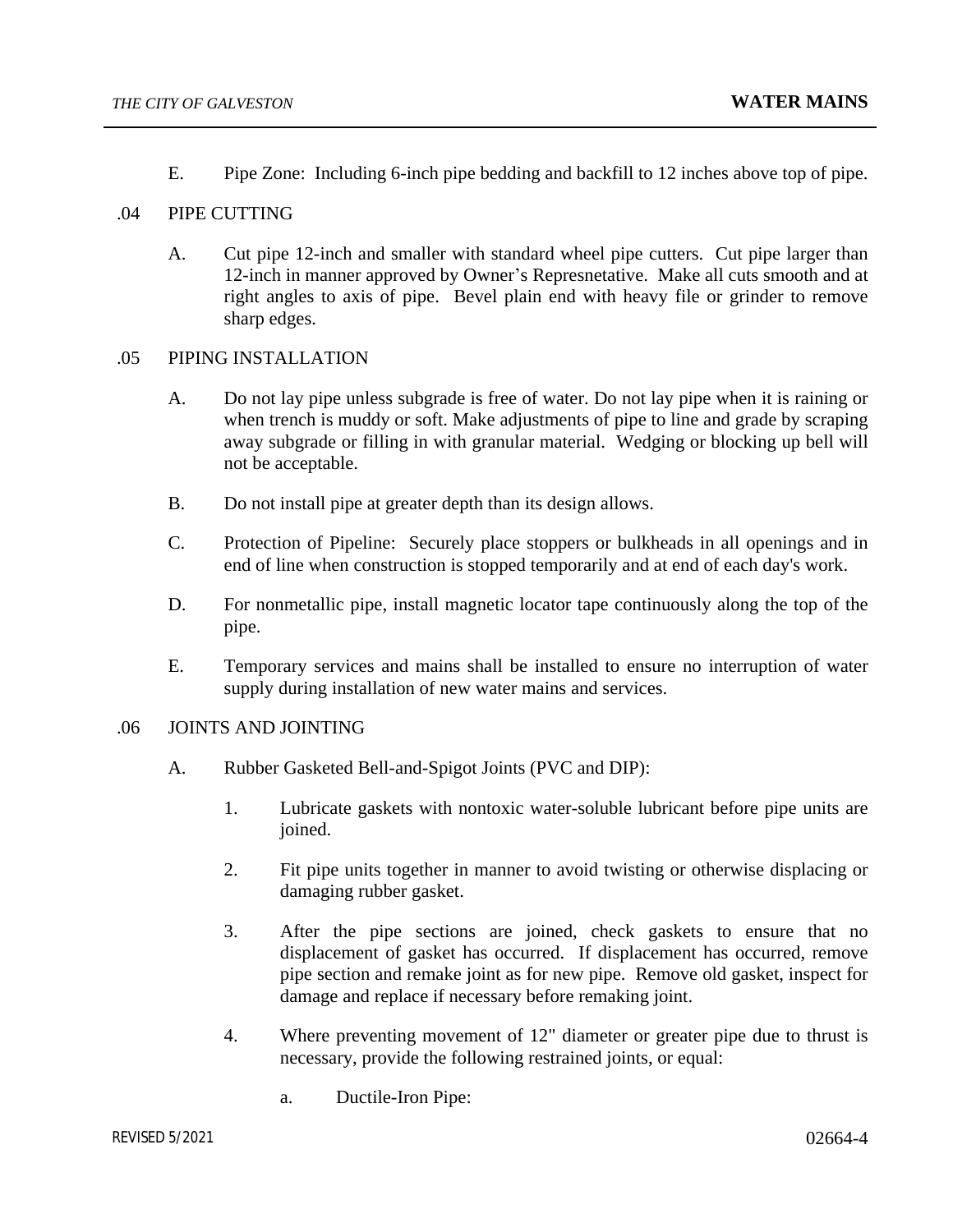- (1). Super-Lock Joint by Clow Corporation.
- (2). Flex-Ring or Lok-Ring by American Cast Iron Pipe Company.
- (3). TR-Flex or Field-Lok Joint by U.S. Pipe and Foundry Company.
- b. PVC Pipe:
	- (1). Fittings: Series 2000 PV Fitting Restrainer by Ebba Iron, Inc.(MEGALUG), or approved equal.
	- (2). Bell and Spigot: Series 1600 Joint Restrainer by Ebba Iron, Inc., or approved equal.
- c. Steel Pipe: Welded joints (see Part 3.05C)
- B. Flanged Joints (DIP, Steel):
	- 1. AWWA C207. Prior to installation of bolts, accurately center and align flanged joints to prevent mechanical prestressing of flanges, pipe and equipment. Align bolt holes to straddle vertical, horizontal or north-south centerline. Do not exceed 3/64 inch per foot inclination of flange face from true alignment.
	- 2. Use full-face gaskets for all flanged joints. Provide 1/8-inch thick cloth inserted rubber gasket material. Cut gaskets at the factory to proper dimensions.
	- 3. Use galvanized or black nuts and bolts to match flange material. Use cadmium-plated steel nuts and bolts underground. Tighten bolts progressively to prevent unbalanced stress. Draw bolts tight to ensure proper seating of gaskets.
- C. Welded Joints (Steel):
	- 1. Joints: AWWA C206. Full-fillet, single lap-welded slip type either inside or outside, or double butt-welded type; use automatic or hand welders; provide complete penetration of deposited metal with base metal; provide filler metal suitable for use with base metal; keep inside of fittings and joints free from globules of weld metal which would restrict flow or become loose. Do not use mitered joints. For interior welded joints, complete backfilling before welding. For exterior field-welded joints, provide adequate working room under and beside pipe. Use exterior welds for 30-inch and smaller.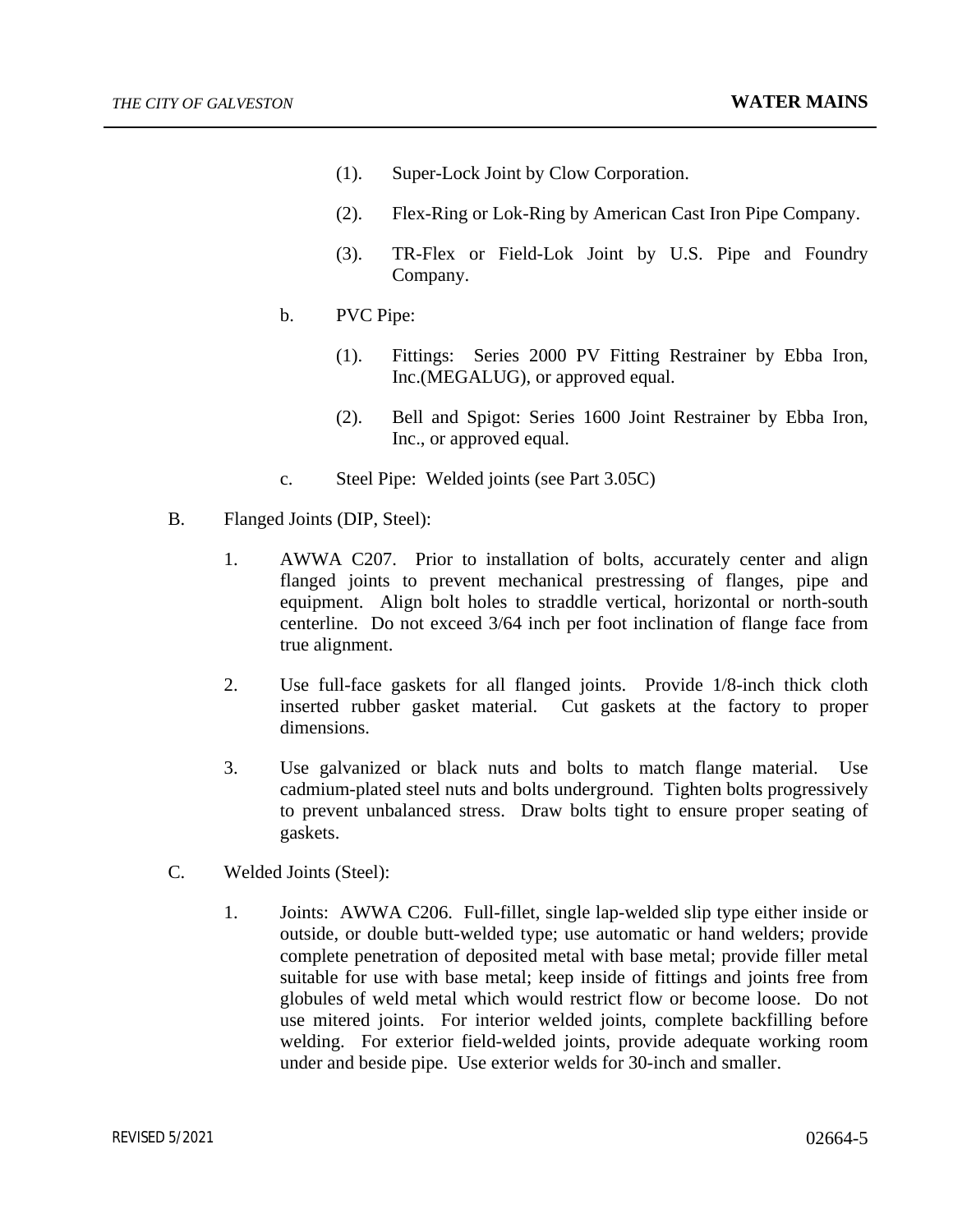- 2. Bell-and-Spigot, Lap-Welded Slip Joints: Deflection may be taken at joint by pulling joint up to 3/4 inch as long as 1-1/2-inch minimum lap is maintained. Spigot end may be miter cut to take deflections up to 5 degrees as long as proper joint tolerances are maintained. Miter end cuts of both ends of buttwelded joints may be used for joint deflections of up to 5 degrees.
- 3. Align piping and equipment so that no part is offset more than 1/8 inch. Set all fittings and joints square and true, and preserve alignment during welding operation. For butt-welded joints, align abutting ends to minimize offset between surfaces. For pipe of same nominal wall thickness, do not exceed 1/16 inch offset. Use line-up clamps for this purpose; however, care shall be taken to avoid damage to linings and coatings.
- 4. Protect coal-tar-epoxy lining during welding by draping an 18-inch-wide strip of heat-resistant material over top half of pipe on each side of lining holdback to avoid damage to lining by hot splatter. Protect tape coating similarly if external welding is required.
- 5. Welding Rods: Compatible with metal to be welded to obtain strongest bond, E-70XX.
- 6. Deposit metal in successive layers to provide at least 2 passes or beads for automatic welding and 3 passes or beads for manual welding in completed weld.
- 7. Deposit no more than 1/4 inch of metal on each pass. Thoroughly clean each individual pass with wire brush or hammer to remove dirt, slag or flux.
- 8. Do not weld under any weather condition that would impair strength of weld, such as wet surface, rain or snow, dust or high winds, unless work is properly protected.
- 9. Tack weld of same material and make by same procedure as completed weld. Otherwise, remove tack welds during welding operation.
- 10. Remove dirt, scale and other foreign matter from inside piping before tying in sections, fittings or valves.
- D. Joint Grout (Steel):
	- 1. Mix grout by machine except when less than 1/2 cubic yard is required. When less than 1/2 cubic yard is required, grout may be hand mixed. Mix grout only in quantities for immediate use. Use grout within 20 minutes after mixing. Discard grout that has set. Retempering of grout by any means is not permitted.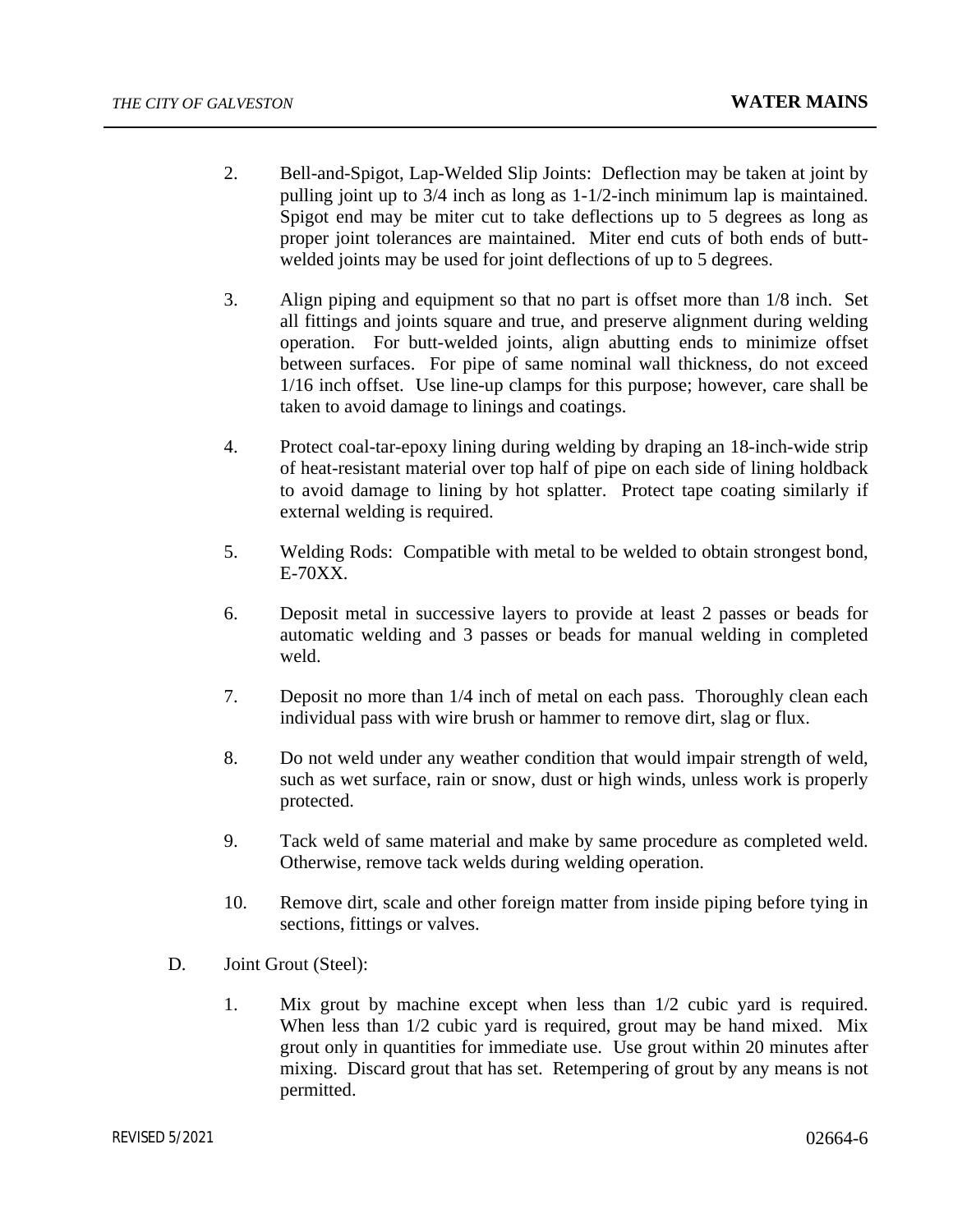- 2. Prepare grout in small batches to prevent stiffening before it is used. Any grout which has become so stiff that proper placement cannot be assured without retempering by any means shall be wasted. Provide grout for filling grooves of such consistency that it will adhere to ends of pipe.
- 3. Surface Preparation: Remove all defective concrete, laitance, dirt, oil, grease and other foreign material from concrete surfaces with wire brush or hammer to sound, clean surface. Remove rust and all foreign materials from all metal surfaces in contact with grout.
- 4. Follow established procedures for hot and cold weather concrete placement.
- 5. Complete joint grout operations and backfilling of pipe trenches as closely as practical to pipe laying operations. Allow grouted exterior joints to cure at least 1 hour before compacting backfill.
- 6. Grouting exterior joint space: Use minimum 9-inch-wide Ethafoam "diaper" or wrapper placed around pipe and over joint. Hold wrapper in place on both sides of joint with minimum 5/8-inch-wide steel straps or bands. Place no additional bedding or backfill material on either side of pipe until after grout band is filled and grout has mechanically stiffened. Pull ends of wrapper together at top of pipe to form access hole. Pour grout down one side of pipe until it rises on other side. Rod or puddle grout to ensure complete filling of the joint recess. Agitate for 15 minutes to allow excess water to seep through joint band. When necessary, add more grout to fill joint completely. Protect gap at top of joint band from backfill by allowing grout to stiffen or by covering with a structurally protective material. Do not remove band from joint.
- 7. Interior Joints for Pipe Smaller than 24-Inch: Circumferentially butter bell with grout prior to insertion of spigot, strike off flush surplus grout inside pipe by pulling filled burlap bag or inflated ball through pipe with rope.
- 8. Protect exposed interior surfaces of steel joint bands by metallizing, by other approved coatings, or by pointing with grout. Joint pointing may be omitted on potable water pipelines if the joint bands are protected by zinc metallizing or other approved protective coatings.
- 9. Remove and replace all improperly cured or otherwise defective grout at no additional cost to Owner.
- 10. When installed in tunnel or encasement pipe and clearance within casing does not permit outside grout to be placed in normal manner, apply flexible sealer, such as Flex Protex by Gifford-Hill America, or equal, to outside joint prior to joint engagement. Clean and prime surfaces receiving sealer in accordance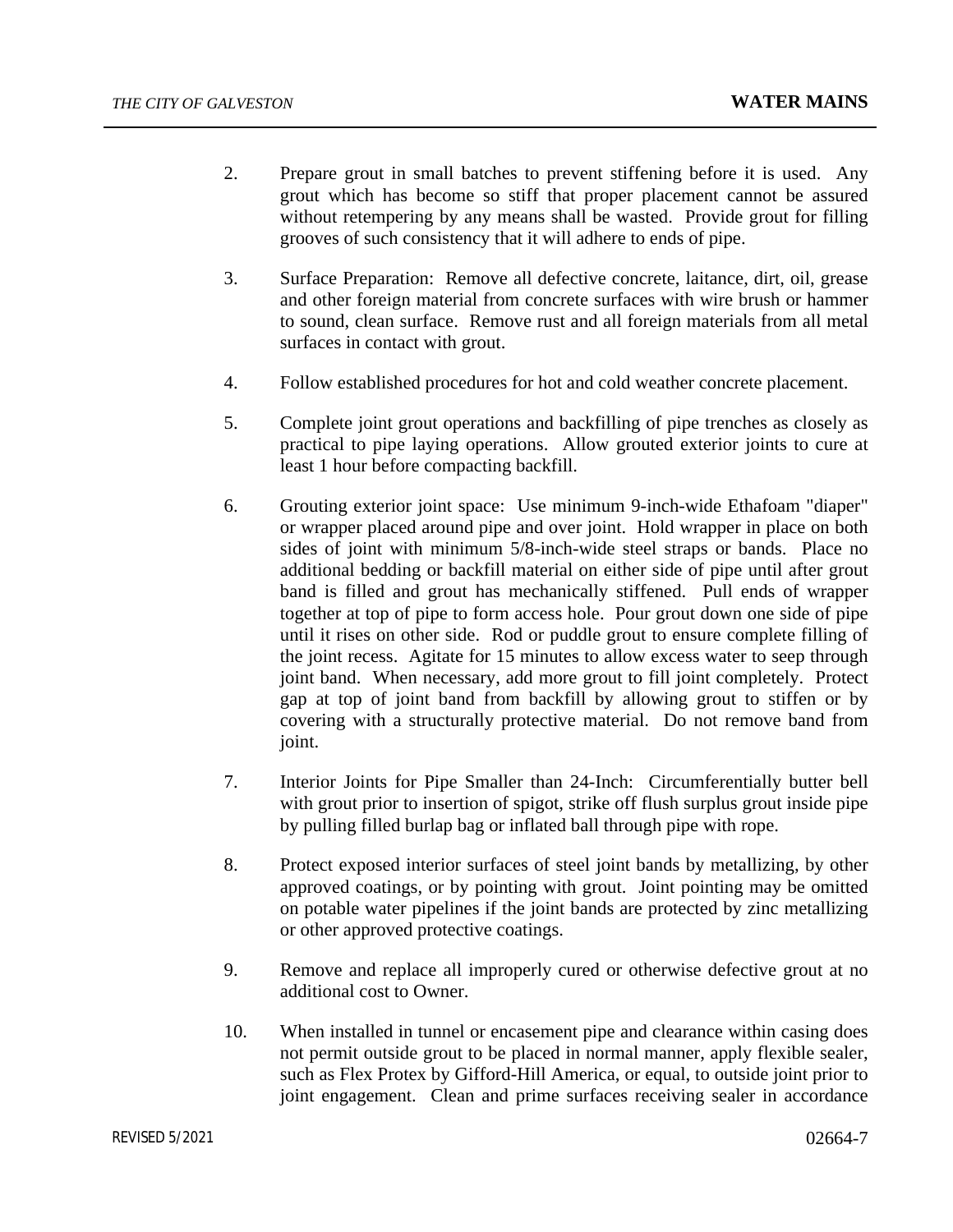with manufacturer's recommendations. Apply sufficient quantities of sealer to assure complete protection of all steel in joint area. Fill interior of joint with grout in normal manner after joint closure.

- E. Joint Testing:
	- 1. In addition to testing individual joints with feeler gage approximately 1/2-inch wide and 0.015-inch thick, use any other joint testing procedure approved or recommended by pipe manufacturer which will help ensure watertight installation prior to backfilling. These tests shall be made at no additional cost to Owner.
	- 2. On any joint or seam welded after hydrostatic testing or not subjected to hydrostatic testing, test 100 percent of welded joint by methods as described in section on Welded Joints. Owner reserves right to require Contractor to make additional tests at Owner's expense except that if tests performed at Contractor's expense or Owner's expense indicate an unacceptable weld, then cost of test, subsequent repair of rejected weld and test of repaired weld shall be borne by Contractor.
- F. Make curves and bends by deflecting joints or other method as approved by manufacturer and Owner's Representative.
	- 1. Deflection of pipe joints shall not exceed maximum deflection recommended by AWWA and pipe manufacturer, unless otherwise indicated on Drawings.
	- 2. If deflection exceeds maximum allowable, the contractor shall remove and install new pipe.
	- 3. Contractor shall replace, repair or reapply coatings and linings as required above.
	- 4. No additional payment will be made for above described work.
	- 5. Assessment of deflection may be measured by Owner at any location along pipe. Arithmetical averages of deflection or similar average measurement methods will not be deemed as meeting intent of standard.
	- 6. Contractor may submit details of other methods of providing curves and bends for consideration by Owner's Representative, and if deemed satisfactory, shall be installed at no additional cost to Owner.
	- 7. When rubber gasketed pipe is laid on a curve, joint pipe in a straight alignment and then deflect to curved alignment.
- G. Closures and Field Modifications: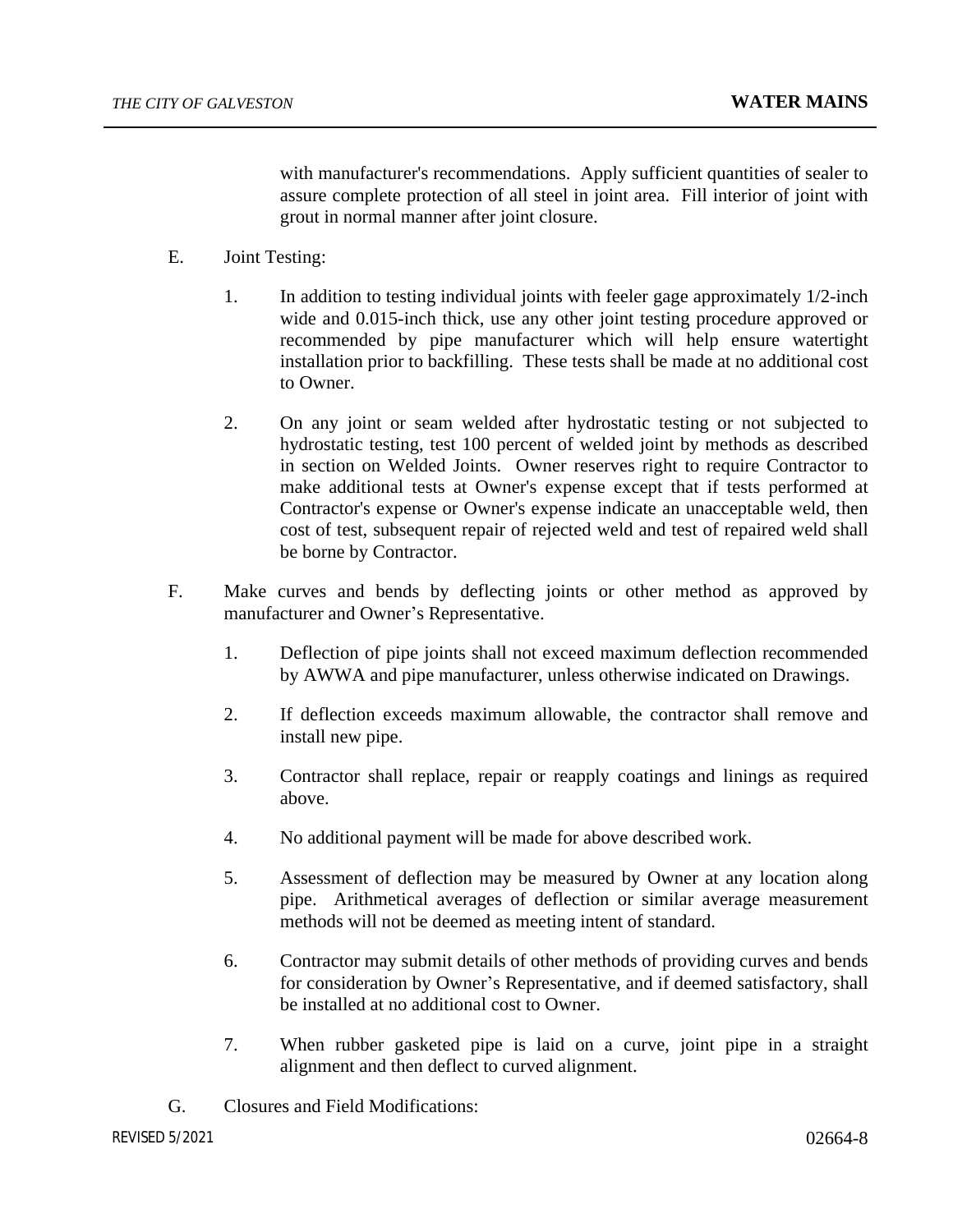- 1. Apply welded-wire fabric reinforcement to interior and exterior of all exposed interior and exterior surfaces greater than 6 inches in diameter. Welded-wire fabric: minimum W1; maximum spacing 2 inches by 4 inches; 3/8 inch from surface of steel plate or middle third of lining or coating thickness for mortar thickness less than 3/4 inch.
- 2. Fill all exposed interior and exterior surfaces with nonshrink grout.

#### .07 SECURING, SUPPORTING AND ANCHORING

- A. Support piping as shown on Drawings and as specified herein, to maintain line and grade and prevent transfer of stress to adjacent structures.
- B. Where shown on Drawings, anchor pipe fittings and bends installed on water main by welding consecutive joints of pipe together to distance each side of fitting. Restrained length, as shown on Drawings, assumes that installation of pipe and subsequent hydrostatic testing begin upstream and proceed downstream, with respect to normal flow of water in pipe. If installation and testing differs from this assumption, submit for approval revised method of restraining pipe joints upstream and downstream of device used to test against (block valve, blind flange or dished head plug).
- C. Provide adequate temporary blocking of fittings when making connections to distribution system and during hydrostatic tests. Provide sufficient anchorage and blocking to resist all stresses and forces encountered while tapping existing waterline.

#### .08 THRUST RESTRAINT

- A. For new water lines 12 inches in diameter and larger, restrain joints as specified in Part 3.06 A.4 of this section. The new water line shall also be additionally restrained with concrete thrust blocking.
- B. For existing waterlines and waterlines less than 12 inches in diameter, restrain pipe joints with concrete thrust blocks or provide joints as specified in Part 3.06A.4 of this section.
- C. Prevent any lateral movement of thrust restraints throughout pressure testing and operation. Place 2500 psi concrete conforming to Section 03305, Concrete for Utility Construction, for blocking at each change in direction of existing water lines, and water lines 12 inches in diameter and smaller to brace pipe against undisturbed trench walls. Complete placement of concrete blocking, made from Type I cement, 4 days prior to hydrostatic testing of pipeline. Test may be made 2 days after completion of blocking if Type II cement is used.

#### .09 POLYETHYLENE WRAP